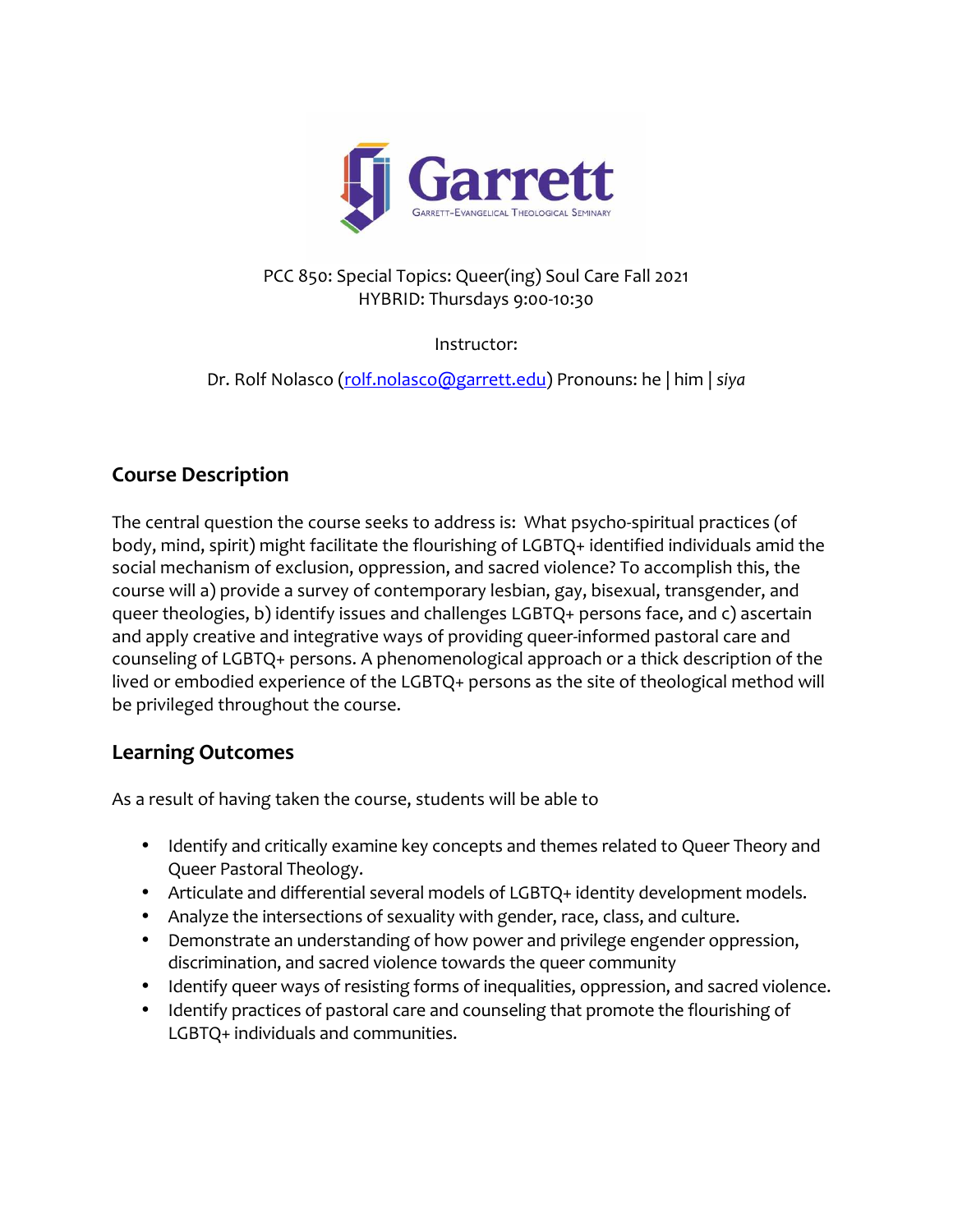## **Required Texts:**

#### **Each PERSON in the Class is a LIVING HUMAN DOCUMENT**

Cheng, Patrick, et. al. *Queering Christianity: Finding a Place at the Table for LGBTQIA Christians*. Westport: Praeger, 2013. ISBN-13: 978-1440829659 Hardcover \$63.86

Greenough, Chris. *Queer Theologies: The Basics.* Maine: Routledge, 2019. ISBN-13 : 978-1138604711 Paperback \$24.55

Kundtz, David J., & Bernard S. Schlager, *Ministry Among God's Queer Folk: LGBT Pastoral Care*. 2<sup>nd</sup> Edition. Eugene: Cascade Books, 2019. ISBN-13: 978-1532617119 \$24.66 Paperback

Lightsey, Pamela R. *Our Lives Matter: A Womanist Queer Theology*. Eugene, OR: Pickwick Publications, 2015. ISBN-13: 978-1498206648 Paperback \$18.00

## **Course Requirements:**

#### **#QueerArt (30%)**

During this course, we will encounter queer subjectivities, theologies, contestations, and imaginary that have shaped and are shaping queer ways of being in the world. Working in small groups, students will curate (minimum of 5 pieces), through the medium of art (photography, painting, portraiture, collage, short testimonial videos, and the like), the varieties and depth of queer identity as God's Beloved. This curated art will accompany a short description of each art piece.

### **#QueerTalks (20%)**

You will deliver a 7-10-minute short talk on a "queer topic" that you are most passionate about. The topic can range from the very personal (e.g. what it means to grow up queer in your unique context), to devotional (e.g. spiritual practices to deepen faith) to interpersonal (e.g. queer relationships—friendships, romantic, or parenting) to socio-cultural (e.g. living queerly in a patriarchal country or culture), to political (e.g. queer disability or queer resistance). This short talk is an opportunity to express your views around the topic you have chosen as a form of "letting in" (invitation to your internal subjective world) and "letting out" (invitation for collective meaning-making and solidarity).

Follow the link below for ideas on how to structure short presentations. Each student will consult beforehand with the teacher about the topic chosen for feedback and conversation.